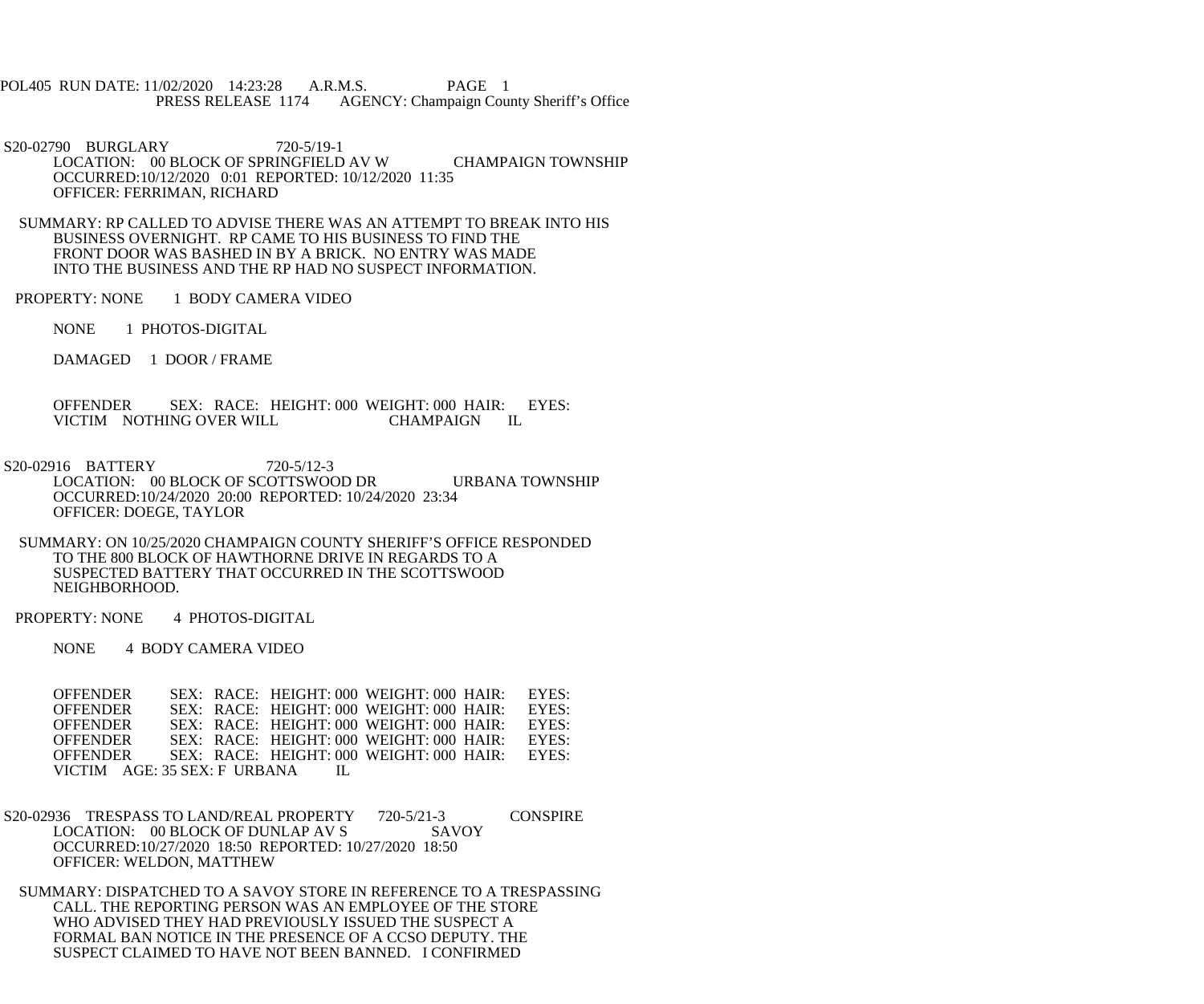POL405 RUN DATE: 11/02/2020 14:23:28 A.R.M.S. PAGE 2<br>PRESS RELEASE 1174 AGENCY: Champaign Cou AGENCY: Champaign County Sheriff's Office THAT THE IDENTIFICATION INFORMATION PROVIDED BY THE SUSPECT DID MATCH THE INFORMATION ON RECORD WITH THE STORE. I THEN ISSUED THE SUSPECT A NOTICE TO APPEAR FOR CRIMINAL TRESPASS TO REAL PROPERTY.

PROPERTY: NONE 1 BODY CAMERA VIDEO

NONE 1 DOCUMENTS / RECEIPTS

PEOPLE: VICTIM WALMART SAVOY IL

ARRESTS: DAVIS TAMIKA AGE: 46 SEX: F 124 W WHITE CHAMPAIGN IL CHARGE: TRESPASS TO LAND/REAL PROPERTY 720-5/21-3 TRESPASS TO LAND/REAL PRO CHARGE: TRESPASS TO LAND/REAL PROPERTY AT: 500 BLK S DUNLAP AVE BY: WELDON, MATTHEW

S20-02947 THEFT \$500 AND UNDER 720-5/16-1 LOCATION: 00 BLOCK OF EAST ST PENFIELD OCCURRED:10/26/2020 0:00 REPORTED: 10/28/2020 14:00 OFFICER: REIFSTECK, JONATHAN

- SUMMARY: THE SUSPECT STOLE TWO CAMPAIGN SIGNS FROM THE VICTIM'S RESIDENTIAL YARD. THE VICTIM WAS UNABLE TO PROVIDE ANY SUSPECT INFORMATION.
- PROPERTY: NONE 1 BODY CAMERA VIDEO
	- STOLEN 2 OTHER PROPERTY THAN LISTD

 OFFENDER SEX: RACE: HEIGHT: 000 WEIGHT: 000 HAIR: EYES: VICTIM AGE: 73 SEX: M PENFIELD IL

 S20-02949 WARRANT-IN STATE SPEEDING (RADAR) 625-5/11-601B LOCATION: 00 BLOCK OF EB I74E @ ST JOSEPH OCCURRED:10/28/2020 15:03 REPORTED: 10/28/2020 15:03 OFFICER: PING, JOEL

 SUMMARY: ON OCTOBER 28, 2020, CHAMPAIGN COUNTY SHERIFF'S DEPUTIES OBSERVED A VEHICLE TRAVELING ABOVE THE POSTED SPEED LIMIT ON INTERSTATE 74 EASTBOUND IN THE CITY OF URBANA. DEPUTIES INITIATED A TRAFFIC STOP ON THIS VEHICLE IN THE VILLAGE OF SAINT JOSEPH. DURING THE INVESTIGATION, DEPUTIES LEARNED THAT THE DRIVER OF THE VEHICLE HAD AN ACTIVE WARRANT FOR THEIR ARREST IN VERMILLION COUNTY. THE DRIVER WAS LATER TAKEN INTO CUSTODY ON THE WARRANT AND TRANSPORTED TO THE CHAMPAIGN COUNTY SATELLITE JAIL. THE VEHICLE AND JUVENILE OCCUPANTS WAS LATER RELEASED TO A VALID DRIVER. NOTHING FURTHER TO REPORT.

PROPERTY: NONE 1 BODY CAMERA VIDEO